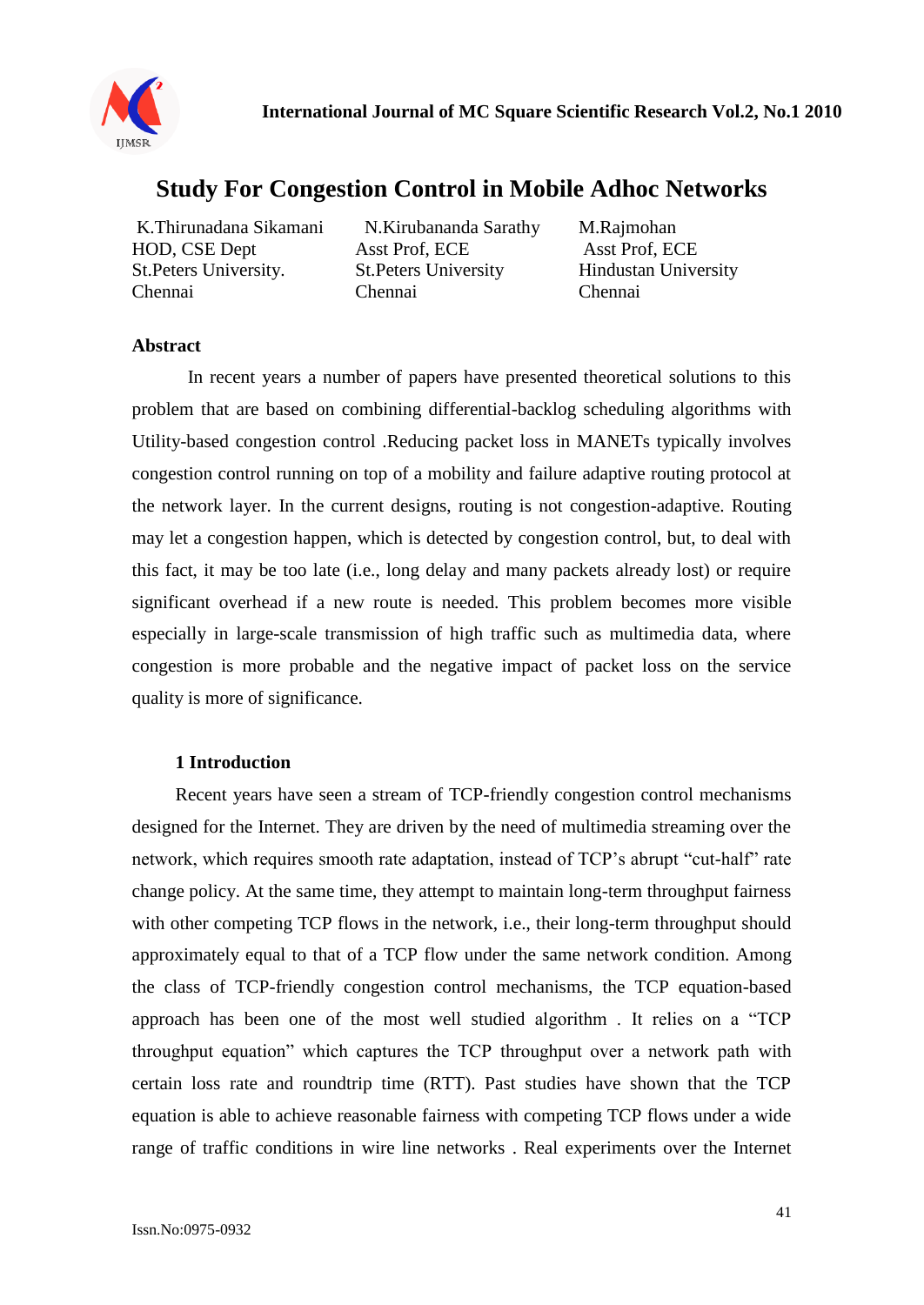

also suggest that it is safe to be deployed . In fact, the protocol that implements the TCP-equation based approach, TFRC (TCP Friendly Rate Control), has recently become a standard RFC . Now we shift our attention from Internet to a mobile ad hoc network (MANET). In MANET, each node is free to move about, creating not only fluctuating wireless link bandwidth, but also link breakage, route breakage and dynamic routing. Currently TCP remains the de facto standard for congestion control in MANET (despite its many well-known deficiencies in this environment), simply because of its wide acceptance and deployment over the Internet. With the emerging need of multimedia streaming over MANET, equation-based congestion control is likely to find its way into MANET as well, for example, by reusing the same software that has been developed for the Internet. However, the behavior of equation-based congestion control (TFRC) is very much unknown in MANET where the degrees of network dynamics are far more diverse than those in wire line networks. For instance, wireless link's bandwidth can vary greatly in very small timescale, due to the randomness in channel contention and signal fading. Packet loss can occur due to congestion related queuing loss, wireless-related random loss, and mobility-related routing loss. Under this environment, it is unclear whether TFRC will be able to compete fairly with TCP, and if not, what are the factors that contribute to such behavior. In this paper, we study the behavior of TFRC in MANET. Our finding indicates that, while TFRC is able to maintain smooth rate change, its throughput is often "beaten" down by competing TCP flows to a certain degree, especially under heavy background traffic and dynamic topology conditions. To explain TFRC's conservative behavior, we analyze several factors including loss rate discrepancy, inaccuracy of loss rate prediction, and lack of auto-correlation in MANET's loss process. We also explore TFRC's response to the tuning of its loss event interval estimator, and show that its conservative behavior cannot be completely corrected. Our study shows the limitations of applying TFRC to the MANET domain, and reveals some fundamental difficulties in doing so. Our findings in this paper also open up the question of how to properly perform multimedia streaming over MANET. To this end, we propose an alternative scheme (called EXACT-AA) based on router's explicit rate signaling and application's adaptation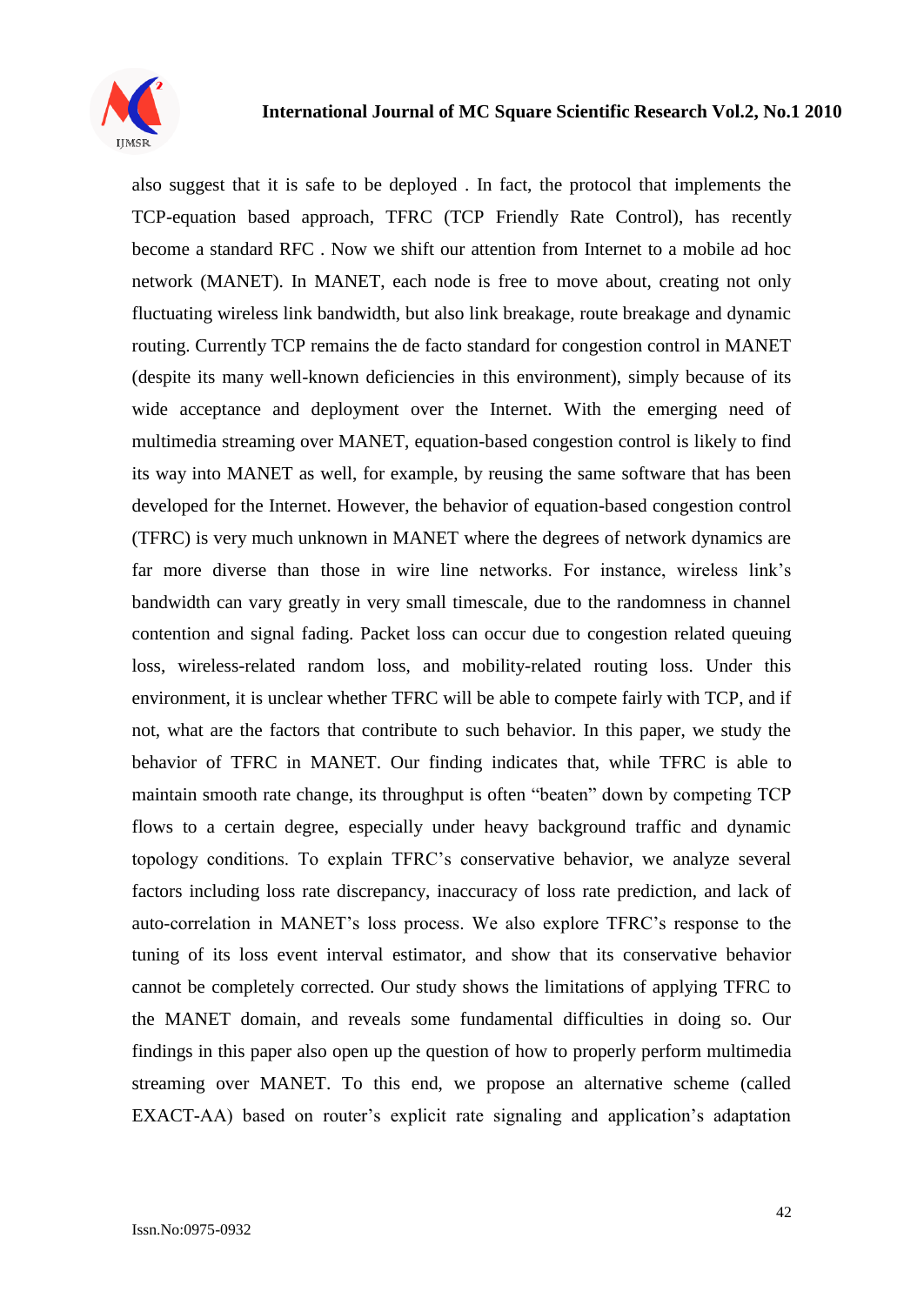

policies. We demonstrate the feasibility of our scheme using an audio streaming application over a real MANET test-bed.

### 2. BEHAVIOR OF IN MANET

In this section we study the behavior of TFRC in terms of long-term and shortterm fairness and smoothness, under various static and dynamic MANET topologies and with different levels of background traffic. *A.* Simulation Network and Parameters We consider two types of MANET topologies: static and dynamic. In static topology, we consider a chain that consists of 2 to 7 stationary nodes, which provides a controlled environment where TFRC can be evaluated over a path with increasing number of hops. In dynamic topology, two scenarios are considered: a small 600 S 600m network with 50 nodes (where a path has 1 to 4 hops), and a larger 1500 S 300m network with 60 nodes (where a path has 1 to 7 hops). In both scenarios, random way-point mobility is used with maximum speed of 10 m/s and pause time of 0 seconds, and the network is not partitioned at any time. We hope to use these scenarios (6 static and 2 dynamic) to represent the spectrum of MANET topologies. In each scenario, 10 TCP-SACK flows and 10 TFRC flows are created to compete with each other over the same path. 2 In the static chain scenarios, TCP and TFRC flows run from one end of the chain to the other. In the dynamic scenarios, a pair of nodes are randomly chosen to be the sender and receiver of the TCP and TFRC flows. Since they travel through the same path, they should encounter the same network conditions. Sharing a path also shields the potential discrepancy of route discovery for different paths. We use Dynamic Source Routing (DSR) as the underlying routing protocol.There are many existing studies in enhancing TCP performance in MANET, e.g. TCP-ELFN . Similar techniques may be applied to TFRC as well. In this paper, we only focus on the behaviors of unmodified TCP and TFRC flows. Background traffic consists of non-adaptive CBR flows to create consistent but varying levels of congestion within the network. In the chain scenarios, a CBR flow is created with various data rates, from one end of the chain to the other. In the dynamic scenarios, in order to spread out the background traffic across the network, 10 CBR flows are created each between a pair of randomly selected nodes. In order to avoid stalling the TCP and TFRC flows, we have carefully selected different levels of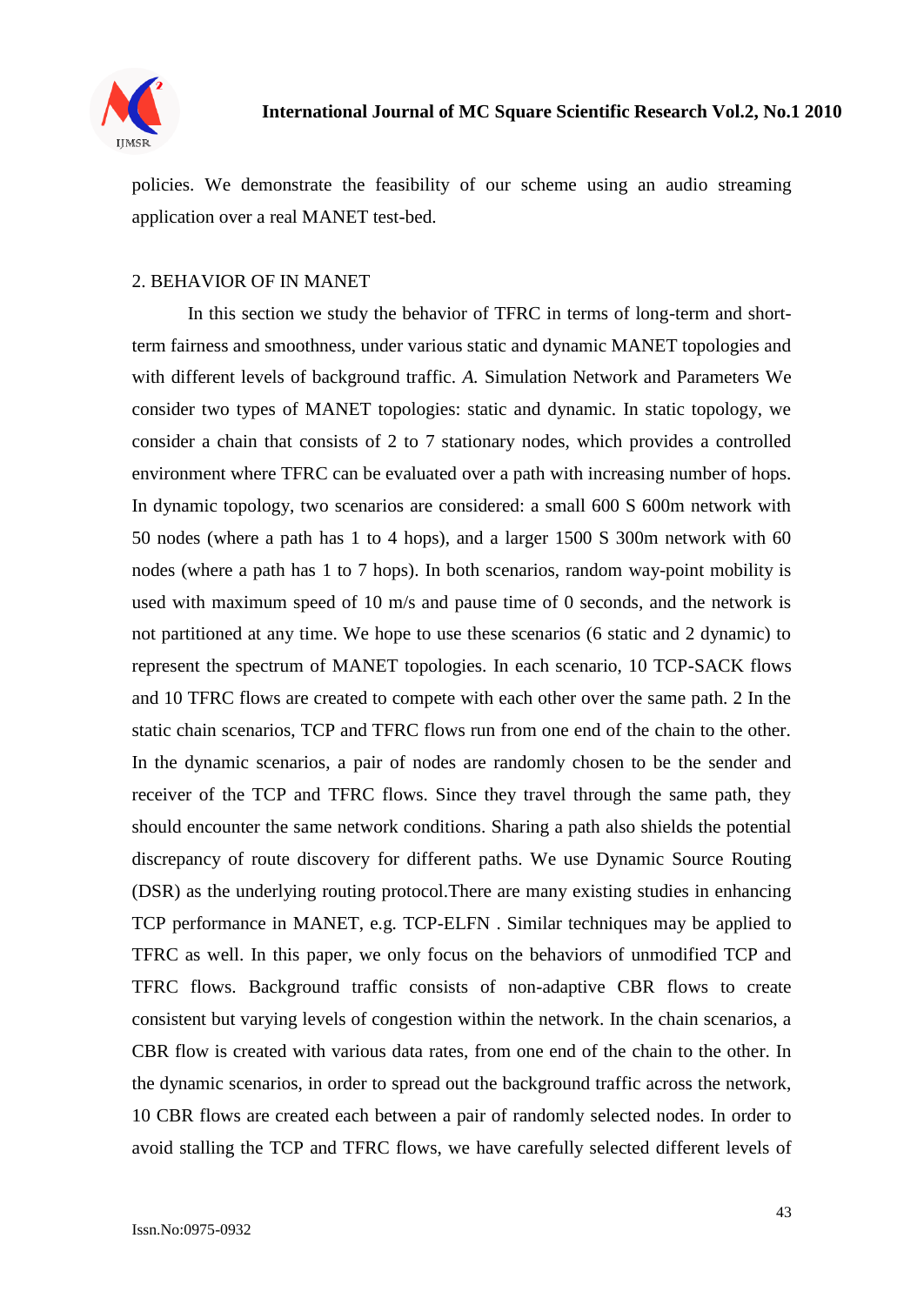

CBR data rates for each of the simulated scenarios, such that the non-adaptive CBR traffic does not over- flood the whole network. We keep most of TFRC's default settings in the ns- 2 (2.1b9a) simulator, which mostly corresponds to the parameters suggested in . We use the same data packet size (1000 bytes) for TCP and TFRC, so that we can also compare their throughputs by the number of data packets. Each simulation run lasts for 1000 seconds.

#### 3. CONGESTION ADAPTIVE ROUTING (CRP)

In CRP, every node appearing on a route warns its previous node when prone to be congested. The previous node then uses a "bypass" route bypassing the potential congestion to the first non-congested node on the route. Traffic will be split probabilistically over these two routes, primary and bypass, thus effectively lessening the chance of congestion occurrence. CRP is on-demand and consists of the following components: (1) Congestion monitoring, (2) Primary route discovery, (3)Bypass discovery, (4) Traffic splitting and congestion adaptivity, (5) Multi-path minimization, and (6) Failure recovery.

A. Congestion Monitoring

A variety of metrics can be used for a node to monitor congestion status. Chief among these are the percentage of all packets discarded for lack of buffer space, the average queue length, the number of packets timed out and retransmitted, the average packet delay, and the standard deviation of packet delay. In all cases, rising numbers indicate growing congestion. Any of these methods can work with CRP in practice. We further classify the congestion status at a node into 3 levels:"green", "yellow", and "red". A node is said to be "green"if it is far from congested, "yellow" if likely congested, or "red" if most likely or already congested. As later discussed, a bypass is a path from a node to its *next green node*. The next green node is the first green node at least two hops away downstream on the primary route.

B. Primary Route Discovery

To find a route to the receiver, the sender broadcasts a REQ packet toward the receiver. The receiver responds to the first copy of REQ by sending toward the sender a REP packet. The REP will traverse back the path that the REQ previously followed.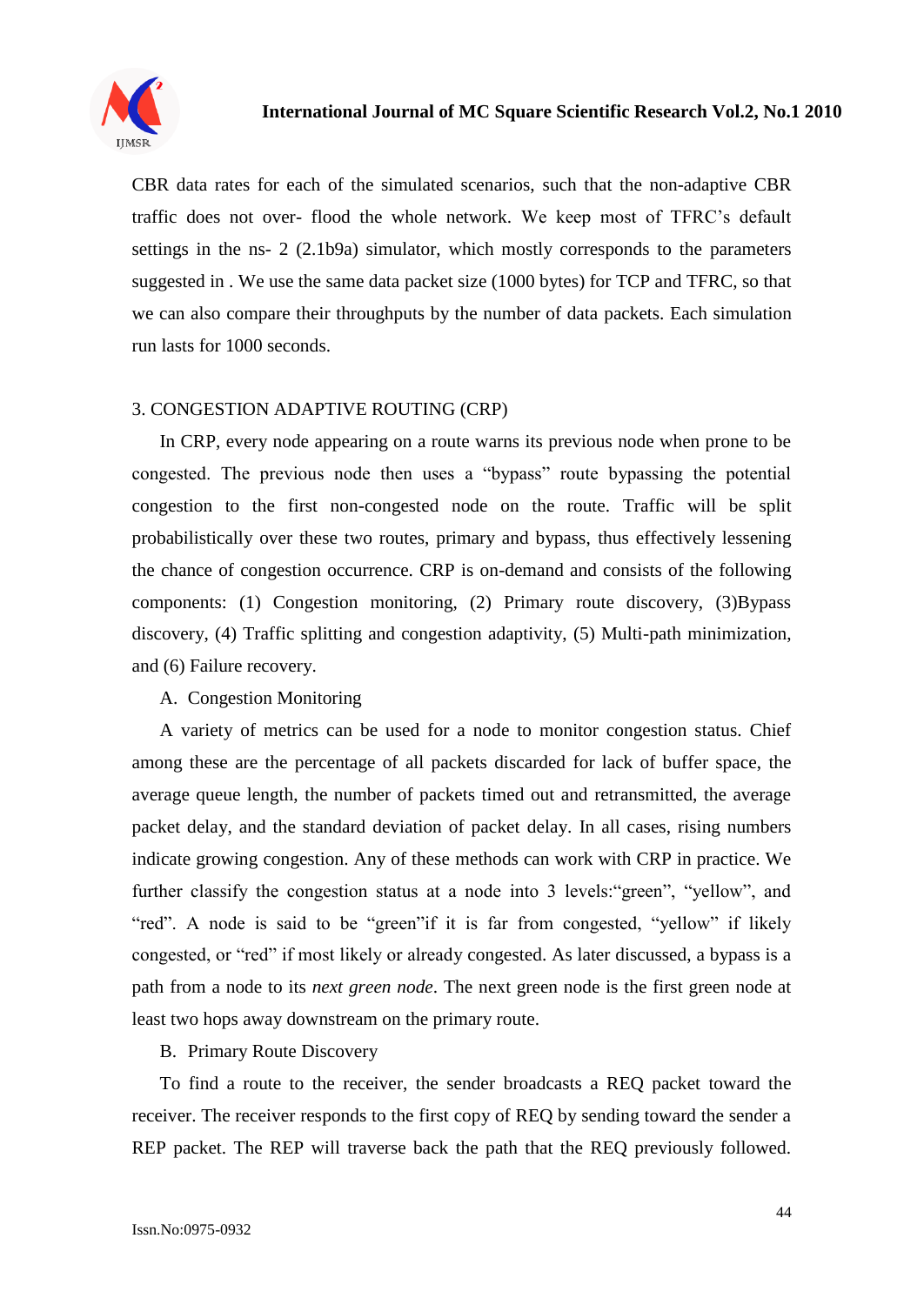

This path becomes the *primary route* between the sender and the receiver. Nodes along this route are called *primary nodes*. To reduce traffic due to route discovery and better deal with congestion in the network, we employ two strategies: (1) the REQ is dropped if arriving at a node already having a route to the destination, and (2) the REQ is dropped if arriving at a node with a "red" congestion status.

C. Bypass Discovery

A node periodically broadcasts to neighbors a UDT (update) packet. This packet contains this node's congestion status and a set of tuples *fdestination R, next green node G, distance to green node mg*, each for a destination *R* that the node has a route to. The purpose is that when a node *N* receives a UDT packet from its next primary node *Nnext*  regarding destination *R*, *N* will be aware of the congestion status of *Nnext* and learn that the next green node is *G* which is *m* hops away on the primary route. If *Nnext* is yellow or red, a congestion is likely ahead if data packets continue to be forwarded on link *N ! Nnext*. Since CRP tries to avoid congestion from occurring in the first place, *N* starts to discover a bypass route toward node *G* - the next green node of *N* known from the UDT packet. This bypass search is similar to primary route search, except that: (1) the bypass request packet's TTL is set to 2 *£ m*, and (2) the bypass request is dropped if arriving at a node (neither *N* nor *G*) already present on the primary route. Thus, it is not costly to find a bypass and the bypass is disjoint with the primary route, except that they join at the end nodes *N* and *G*. It is possible that no bypass is found due to the way the bypass request approaches *G*. In which case, we continue using the primary route. However, [1] finds that the chance for a "short-cut" to exist from a node to another on a route is significant.

D. Traffic Splitting and Congestion Adaptability

At each node that has a bypass, the probability *p* to forward data on the primary link is initially set to 1 (i.e., no data is sent along the bypass). It is then modified periodically based on the congestion status of the next primary node and the bypass route (see Table I). The congestion status of the bypass is the accumulative status of every bypass nodes. The key is that we should increase the amount of traffic on the primary link if the primary link leads to a less congested node and reduce otherwise.

E. Multi-path Minimization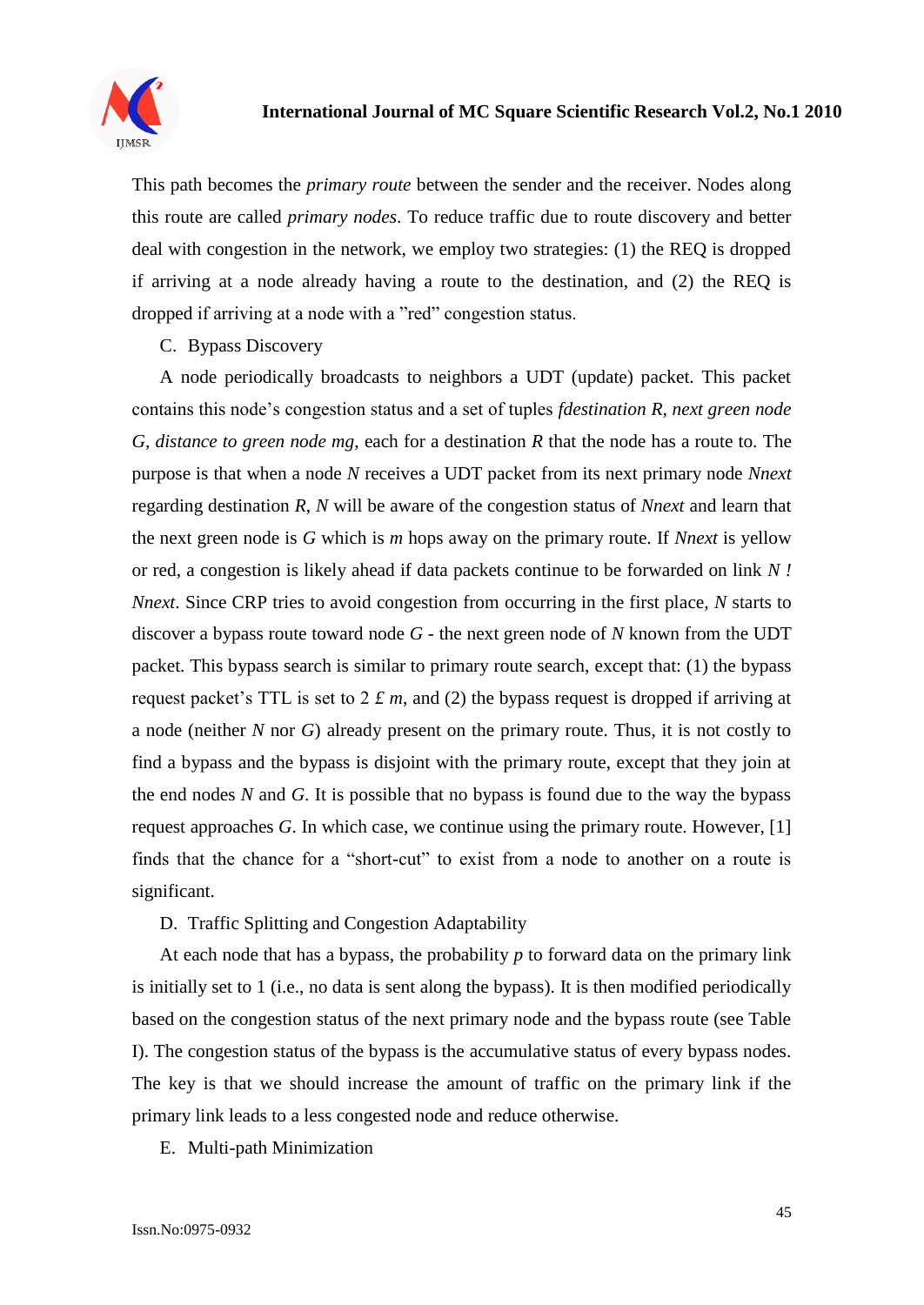

To reduce the protocol overhead, CRP tries to minimize using multiple paths. If the probability *p* to forward data on a primary link approaches 1.0, this means the next primary node is far from congested or the bypass route is highly congested. In this case, the bypass at the current node is removed. Similarly, if the next primary node is very congested (p approaches 0), the primary link is disconnected and the bypass route becomes primary. To make the protocol more lightweight, CRP does not allow a node to have more than one bypass. The protocol overhead due to using bypass is also reduced partly because of short bypass lengths. Each bypass connects to the first noncongested node after the congestion spot, which should be just a few hops downstream.

## VI. CONGESTION CONTROL

In this section we outline the methods by which we implement the transportlayer congestion control component of wGPD. In particular, we show how decisions regarding whether or not to inject a packet can be made by examining the size of the PDQ at the source node. We define two types of congestion control, an "unreliable version" that fits within the standard UDP protocol and can be used for flows that can tolerate loss, and a "reliable version" that fits within the TCP protocol and ensures that all data is eventually delivered to the destination. We remark that the entire notion of transport layer congestion control only makes sense for elastic traffic (or semi-elastic traffic) since for inelastic traffic we are expected to inject all the data that arrives. Hence we assume that we have a utility function for each traffic flow for which congestion control is being applied.

*Unreliable version:* In the unreliable version of the congestion control protocol, we decide whether or not to inject a packet whenever it arrives from the application layer. The decision is made as follows. For each flow f we maintain an average rate xf that is an exponentially-filtered average of the amount of data admitted to the flow. The time constant for this filter is some small parameter \_, i.e. xf is multiplied by a factor  $1 - \text{in}$ each time step and is increased by  $\dot{\ }$  p whenever a packet of size `p is injected into flow f. Suppose that flow f has source sf and destination df . Decisions regarding whether to inject a packet into flow f are made by sf , and are based on the utility function for flow f and the size of the PDQ we use the same modification that was described for the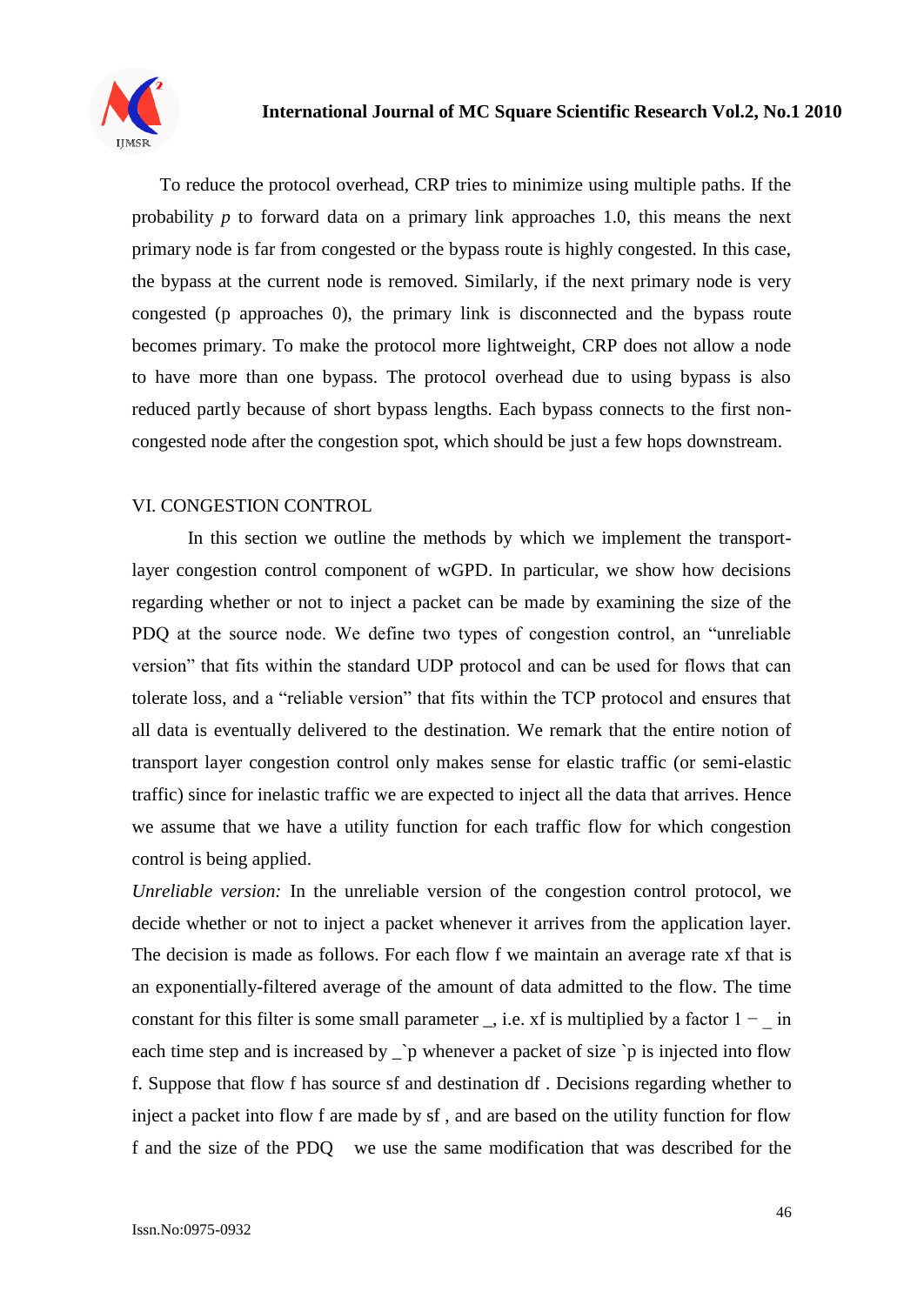

theoretical GPD algorithm. In this case, a packet is injected as long as Whenever a packet of size `p is injected into flow f, Kf is decremented by an amount `p (but is never allowed to dropbelow zero).

*Reliable version:* In the reliable version of the protocol, we need sequence numbers and acknowledgments in order to keep track of which bytes are received at the destination. In keeping with the philosophy of making the minimal number of changes to existing protocols, we incorporate the wGPD congestion control protocol within an implementation of TCP which allows us to reuse the TCP sequence number / acknowledgment mechanism. We make two fundamental changes to the TCP congestion control mechanism however. First, we set the TCP congestion window so that it is always equal to the maximum received window size. In this way we essentially disable the effect of the congestion window. Second, whenever TCP makes a decision regarding whether or not to send additional data, instead of using the the TCP congestion window we use the wGPD criterion, namely whether or not We reuse a number of other components from TCP, in particular the timeout and retransmission mechanism. Whenever TCP suffers a timeout and needs to retransmit, we place the data that has timed out in a retransmission queue. The decision regarding when to inject such data again relies on the wGPD criterion. However, the fact that the timeouts and retransmissions operate in essentially the same way as in TCP means that we can reuse many of the enhancements to TCP that are known in the literature, such as Selective Acknowledgment (SACK).

#### **4 Conclusion**

In this paper several solutions proposed in the literature for MANETs are discussed. Although all of the research focuses on different problems, they are highly related to each other and have to deal with some common difficulties, which include mobility, limited bandwidth and power consumption. We study the behavior of TFRC equation-based congestion control and multimedia streaming in MANET. Using ns-2 simulations, we show that while TFRC is able to maintain smoother throughput than TCP, it obtains less throughput (0.2 to 0.8) than the competing TCP flows (i.e., being conservative).We analyze several factors contributing to TFRC's conservative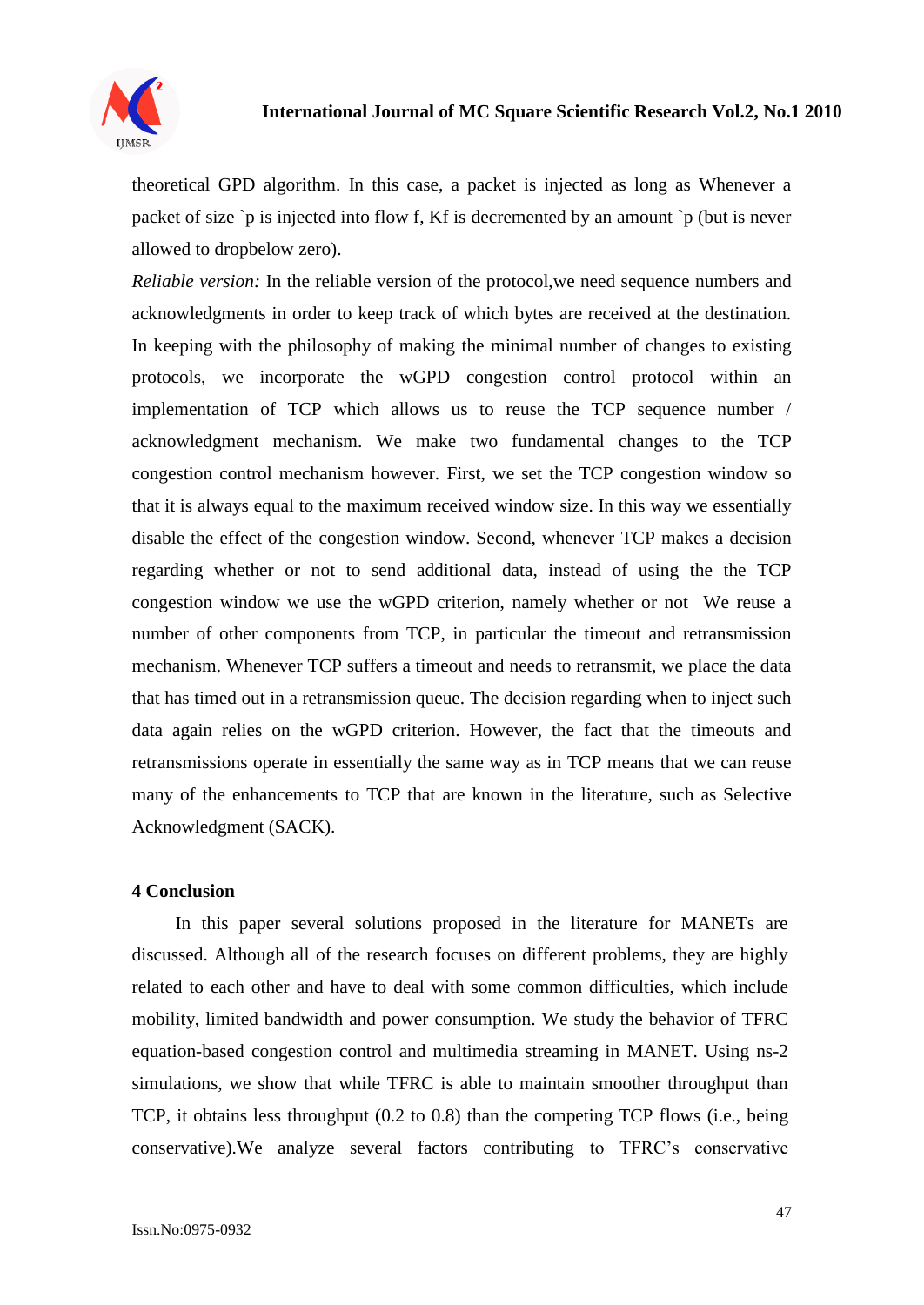

behavior, including loss rate discrepancy, inaccuracy of loss rate prediction, and lack of auto-correlation in MANET's loss process, many of which are inherent to the MANET network. We also explore the effect of tuning TFRC's loss event interval estimator, and show that its conservative behavior cannot be completely correct. Our study reveals the limitations of applying TFRC to the MANET domain, and shows that it can be used only when strict throughput fairness is not a major concern. To address the open problem of multimedia streaming in MANET, we propose an alternative scheme (called EXACT-AA) based on router's explicit rate signaling and application's adaptation policies. We demonstrate

the feasibility of our scheme using an audio streaming application over a real MANET test-bed.

## **References**

- 1. Kaixin Xu, Ken Tang, Rajive Bagordia,; "Adaptive Bandwidth Management and QOS provisioning in Large scale adhoc networks"; Proc.MILCOM; pp. 1018-1023; 2003.
- 2. Ning Zhang and Alagan Anpalagan; "A Comprehensive Simulation Study of SWAN QoS Model in MANETs with Proactive and Reactive Routing"; Canadian Conference on Electrical and Computer Engineering; 2009.
- 3. Lyes Khoukhi and Soumaya Cherkaoui; "Experimenting with Fuzzy Logic for QoS Management in Mobile Ad Hoc Networks", Vol. 8(8), August 2008.
- 4. Jitendranath Mungara, S. P. Setti, G. Vasanth; " Design and a New Method of Quality of Service in Mobile Ad Hoc Network (MANET)"; European Journal of Scientific Research, Volume 34, Issue 1; pp.141-149, 2009.
- 5. Q.Xue and A.Ganz, "Ad hoc QoS on-demand routing (AQOR) in mobile ad hoc networks", Journal of Parallel and Distributed Computing, Vol.63, Issue 2, pp.154- 165, 2003.
- 6. Consolee Mbarushimana and Ali Shahrabi, "Congestion Avoidance Routing Protocol for QoS-Aware MANETs"; Proc. of International Wireless Communications and Mobile Computing Conference, pp. 129-134; 2008.
- 7. Chin-Fu Kuo, Ai-Chun Pang, S. Chan, "Dynamic Routing with Security